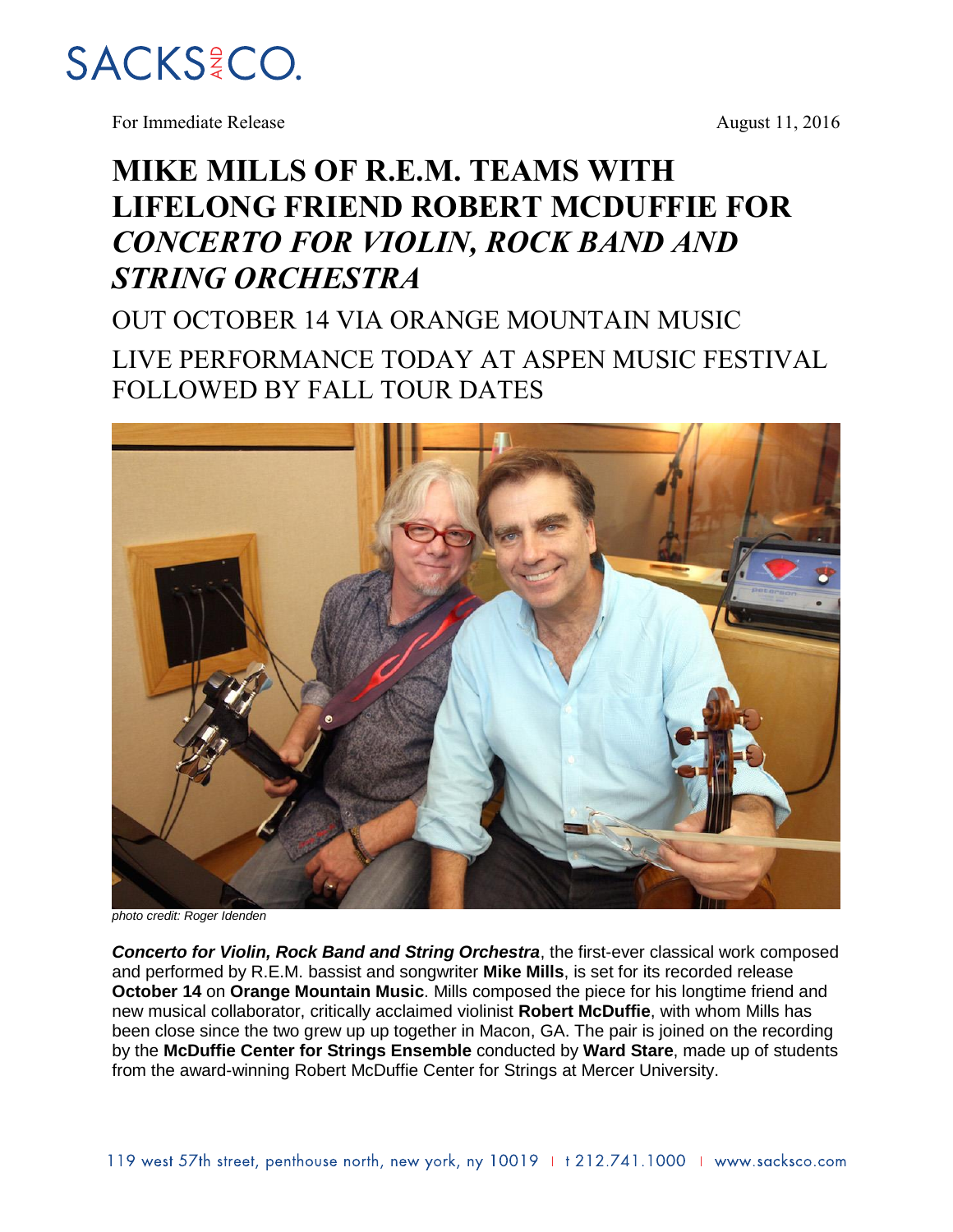## SACKS?CO.

About the piece Mills says, "It is a pleasure and an honor to have composed and to perform this amazing project alongside my old friend Bobby, whose imagination and encouragement got the whole thing off the ground in the first place. I can't wait to see where it takes us."

"Mike has created a beautiful and joyful concerto," McDuffie adds. "It's a work that goes straight to your heart, and by the end you'll want to dance and move to the South. I'm delighted and honored (and a bit nervous!) to be making music and sharing the stage with Mike and his amazing colleagues. It's going to be an awesome ride."

*Concerto for Violin, Rock Band and String Orchestra* received its world premiere in June, performed by Mills and McDuffie alongside the Toronto Symphony Orchestra. The pair also performed the piece in Rome, and on **August 11** Mills will make his first ever appearance at the **Aspen Music Festival** while McDuffie makes his 40th to perform the *Concerto*. Mills and McDuffie will then be joined by Chicago's critically hailed innovative chamber orchestra **Fifth House Ensemble** (15 strings) for a U.S. tour of the piece beginning on October 20 in Miami, produced by Columbia Artists Management LLC (CAMI). **See below for a complete list of upcoming dates**.

The concerto, with orchestration and additional music by David Mallamud, features McDuffie performing on violin; a four-member rock band led by composer Mills (performing on bass and keyboard) with two electric guitarists and a drummer; and a string orchestra. The *Toronto Star* hailed the piece's world debut as "a winning way to introduce symphony to a new generation."

Mills—the son of a tenor who sang on "The Ed Sullivan Show" and in the Naval Aviation Choir is a founding member of ground-breaking alternative rock group R.E.M. and a member of the Rock and Roll Hall of Fame. He first crossed paths with McDuffie when the pair were growing up in Macon, where Mills' parents were in the choir of the First Presbyterian Church and McDuffie's mother was the music director.

McDuffie is a Juilliard-trained, Grammy-nominated violinist who has appeared as a soloist with numerous major internationally-acclaimed orchestras including the New York and Los Angeles Philharmonics; the Chicago, San Francisco and National Symphonies; and the Philadelphia, Cleveland and Minnesota Orchestras. McDuffie will tour throughout 2017 with the Bruckner Orchestra Linz, performing the Barber *Violin Concerto* and Philip Glass' *American Four Seasons*.

The Fifth House Ensemble has been praised by *The New York Times* for its "conviction, authority and finesse." The group recently celebrated their tenth anniversary season with landmark performances of *Black Violet: The Un-Natural Order*, written and illustrated by Ezra Claytan Daniels; *Soundings*, pairing Dan Visconti's new trio for flute, cello and piano with works by Stacy Garrop and Jennifer Higdon; *Journey*, an interactive arrangement of Austin Wintory's Grammy-nominated score responsive to live game play; and *Voices from the Dust Bowl*, a collaboration with the bluegrass group Henhouse Prowlers.

## **MIKE MILLS AND ROBERT MCDUFFIE** *CONCERTO FOR VIOLIN, ROCK BAND AND STRING ORCHESTRA* **LIVE**

| August 11                                       | Aspen, CO          | <b>Aspen Music Festival</b>  |
|-------------------------------------------------|--------------------|------------------------------|
| <b>NATIONAL TOUR WITH FIFTH HOUSE ENSEMBLE:</b> |                    |                              |
| October 20                                      | Miami, FL          | <b>Knight Concert Hall</b>   |
| October 21                                      | St. Petersburg, FL | <b>Mahaffey Theater</b>      |
| October 24                                      | Athens, GA         | Hodgson Hall                 |
| October 25                                      | Newberry, SC       | Newberry Opera House         |
| October 27                                      | Macon, GA          | <b>Macon City Auditorium</b> |

119 west 57th street, penthouse north, new york, ny 10019 + + 212.741.1000 + www.sacksco.com